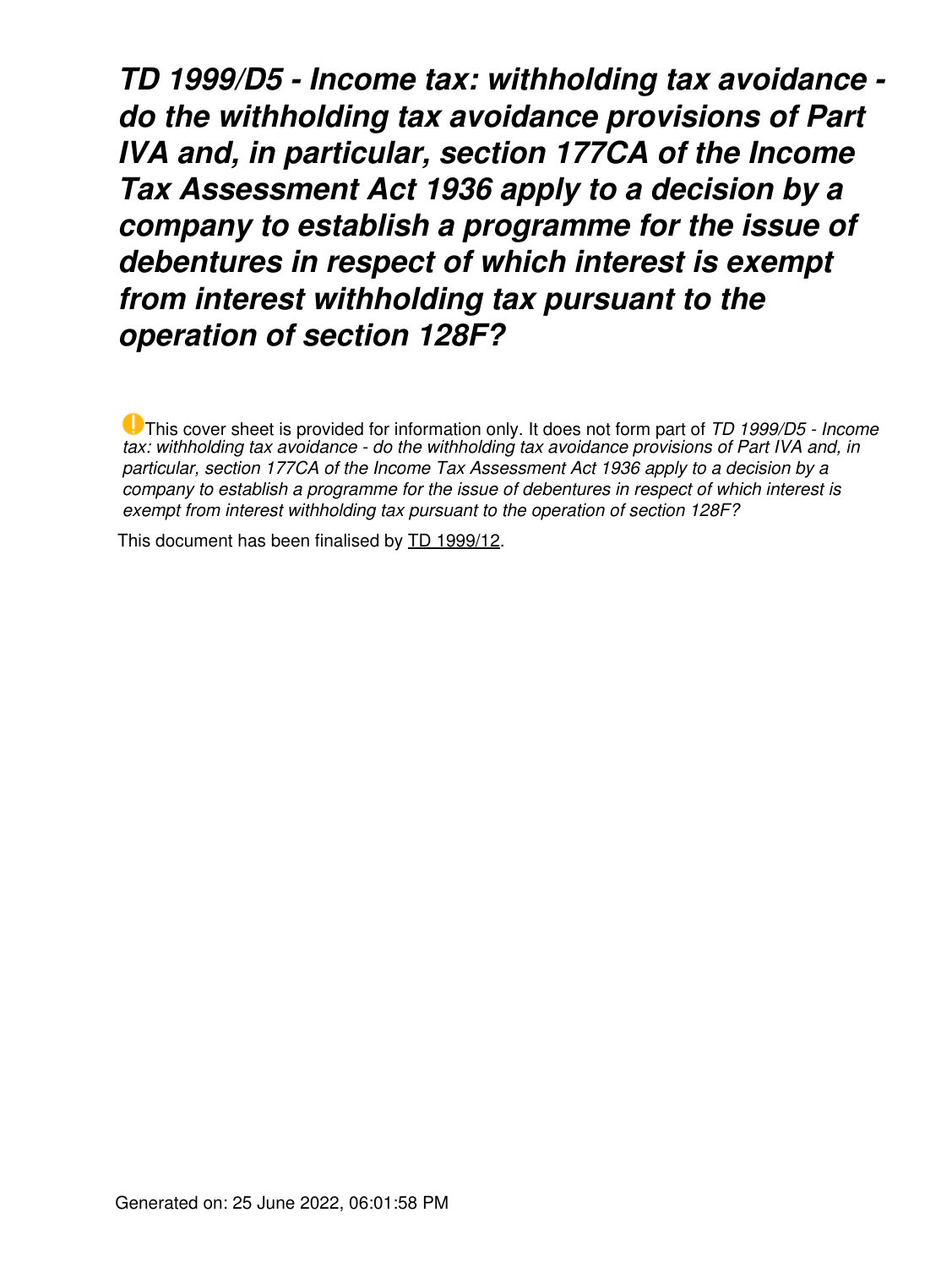

**Draft Taxation Determination** TD 1999

**FOI status: draft only - for comment Page 1 of 2**

## Draft Taxation Determination

**Income tax: withholding tax avoidance – do the withholding tax avoidance provisions of Part IVA and, in particular, section 177CA of the** *Income Tax Assessment Act 1936* **apply to a decision by a company to establish a programme for the issue of debentures in respect of which interest is exempt from interest withholding tax pursuant to the operation of section 128F?**

## *Preamble*

*Draft Taxation Determinations (DTDs) present the preliminary, though considered, views of the Australian Taxation Office (ATO). DTDs may not be relied on; only final TDs are authoritative statements of the ATO.*

1. No. The application of Part IVA is a question of fact to be determined on a case by case basis. Ordinarily, the decision of a company to issue a debenture, and the decision by an investor to acquire the debenture, so as to comply with the requirements of section 128F (rather than raise, or provide, finance in a way that would result in a liability to interest withholding tax in respect of interest paid) would not attract the application of Part IVA, or a determination by the Commissioner to apply Part IVA. This is because the dominant purpose of the parties under section 177D is to raise, and provide, finance rather than to avoid the creation of a liability to interest withholding tax.

## **Your comments**

2. If you wish to comment on this draft Determination, please send your comments promptly by Friday 26 February 1999 to:

| <b>Contact officer:</b> | George Montanez                   |
|-------------------------|-----------------------------------|
| <b>Email:</b>           | George.Montanez@ato.gov.au        |
| <b>Telephone:</b>       | $(02)$ 6216 1582                  |
| <b>Facsimile:</b>       | $(02)$ 6216 1509                  |
| <b>Address:</b>         | Mr George Montanez                |
|                         | <b>International Tax Division</b> |
|                         | <b>Australian Taxation Office</b> |
|                         | P O Box 900                       |
|                         | Civic Square ACT 2608.            |

**Commissioner of Taxation** 27 January 1999